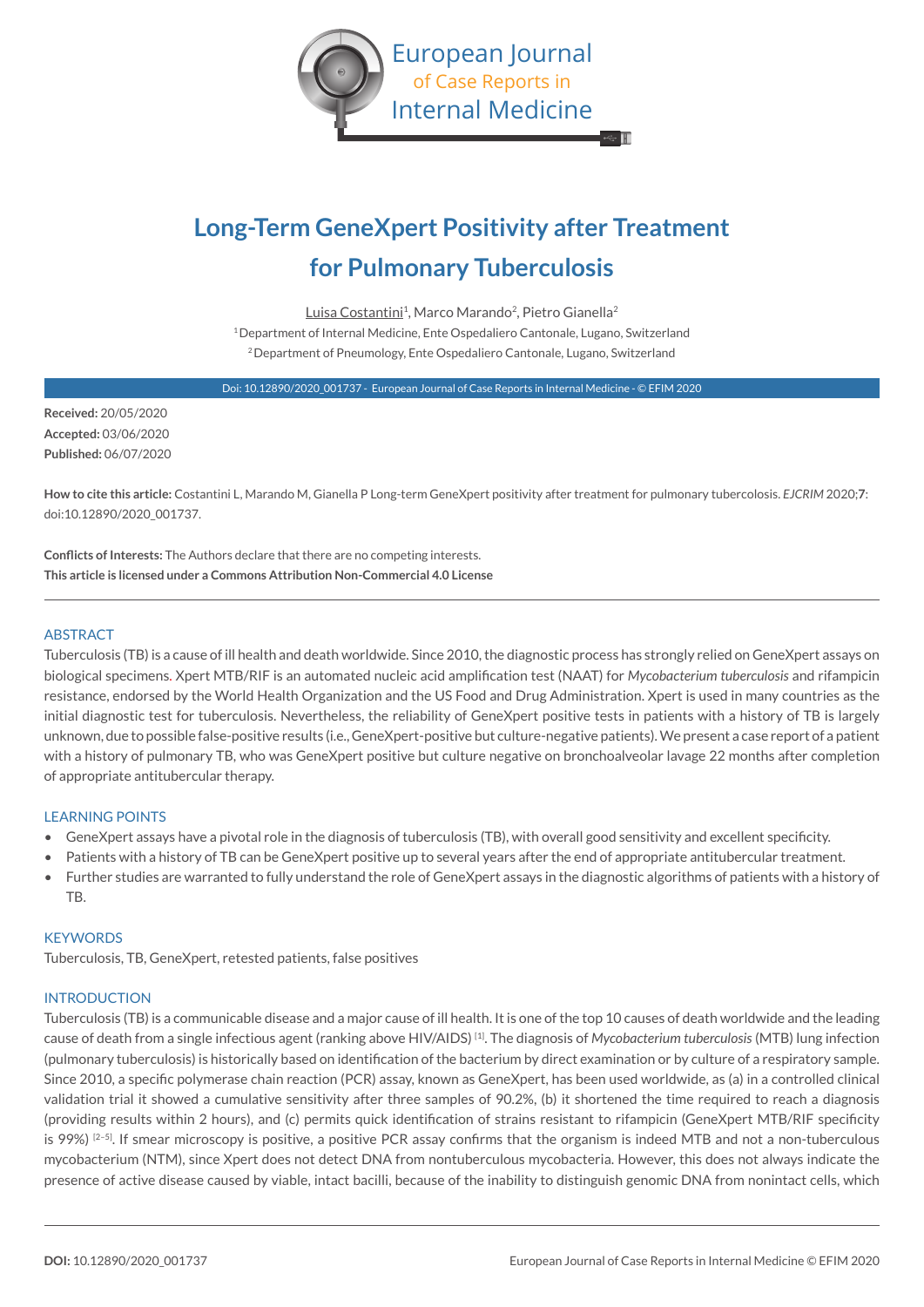

may be present after successful treatment. On the other hand, if smear microscopy is negative, a positive PCR assay indicates the result of the colture will be positive, even though smear results will not be positive for another 2–6 weeks. For this reason it is recommended that Xpert always be used with culture, although it is not mandatory, depending on the national algorithms. After completion of appropriate treatment, the absolute risk of reinfection and/or recurrence of TB is about 5%, with half of these events occurring during the first year.

## CASE DESCRIPTION

We present the case of an 18-year-old Somali patient who presented in December 2019 complaining of a 2-week history of asthenia and non-productive cough. His medical history was significant for pan-sensitive cavitary bacillary pulmonary tuberculosis, treated from June 2017 with rifampicin, isoniazid, pyrazinamide and ethambutol (INH, RIF, PZA, EMB) for 2 months, and with prolonged consolidation therapy (up to 8 months), due to pulmonary caverns, based on INH and RIF. Sputum cultures were negative from the third month of therapy. He took no other medications. On physical examination, the patient appeared pale and sick. Vital signs were normal. The patient's cardiopulmonary status was unremarkable and there were no lymphadenopathies. Blood analysis showed a normal leukocyte count and C-reactive protein (CRP) of 48 mg/l. A rapid test for influenza A, B and respiratory syncytial virus was negative. Urinary antigen tests for *Streptococcus pneumoniae* and serotype 1 *Legionella pneumophila* were negative. Chest x-ray and CT findings were superimposable on previous scans, showing bilateral extensive bronchiectases with doubtful activity (*Fig. 1*).



Figure 1. Chest x-ray and chest CT scan showing extensive bilateral bronchiectases and bronchial thickening in a patient with a history of tubercular pneumonia

Due to the negative results of both direct examination and GeneXpert on sputum but the high epidemiological and clinical probability of tuberculosis, we performed bronchoalveolar lavage which was eventually GeneXpert positive but culture negative. After few days the patient was discharged from hospital. The clinical course was unremarkable, with rapid resolution of symptoms with no need for antibiotic therapy.

## **DISCUSSION**

We present the case of a patient with a history of tubercular pneumonia, who tested GeneXpert positive but culture negative 22 months after the completion of a full course of antitubercular therapy. The clinical course, imaging, laboratory results and microbiology tests confirmed the false positivity of the GeneXpert assay. The false positivity may trigger unwarranted and unnecessary treatment with toxic drugs, and may cause the delay in establishing the correct diagnosis with its appropriate treatment, growing the healthcare costs. This case reveals that GeneXpert positivity can last almost 2 years after the completion of appropriate treatment. As of 2020, the role of GeneXpert assays in diagnosing reinfection or relapse has not yet been fully clarified. Theron et al. show that after the completion of appropriate treatment, GeneXpert can produce false-positive results for up to 4 years [4] and in 8.72% of positive tests on respiratory samples for up to 18 months <sup>[5]</sup>, possibly due to both the presence of residual mycobacterial DNA in the respiratory tract and the detection of non-viable bacilli. In this context, the presence of cavitary lung lesions could contribute to false-positive results. The total duration of this false positivity is not yet fully known, so clinicians are not able to determine whether or not a positive GeneXpert result following well-treated pulmonary